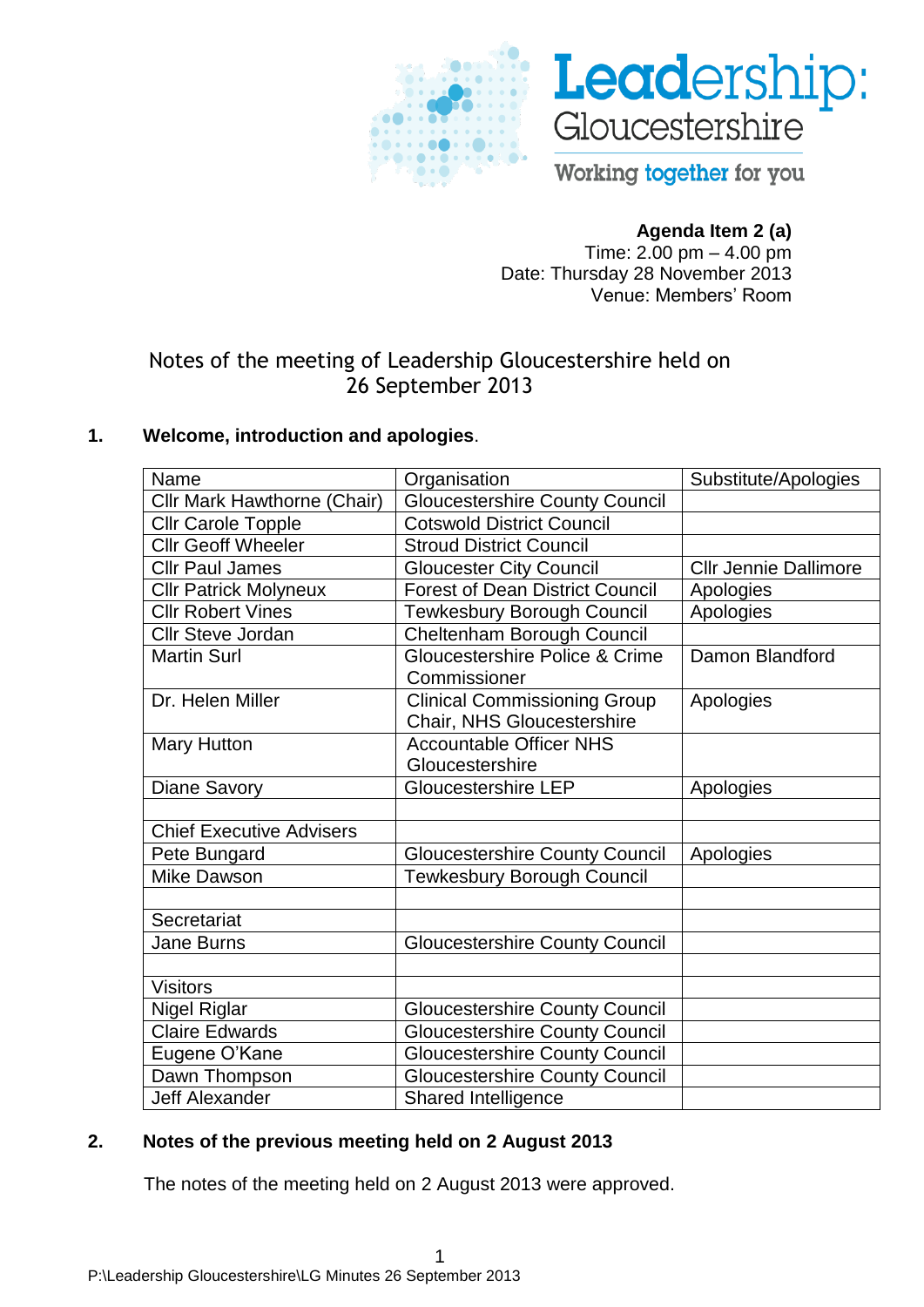All matters arising had been pursued or were reported back elsewhere on the agenda. The exception was the draft work programme which had been recirculated for comments. It may need to be altered in the light of the development of the Growth Plan and the associated governance issues.

**Community Covenant –** all nominations now confirmed:

Cotswold District Council – Cllr. Carole Topple Gloucester City Council – Cllr. Fred Wood Gloucestershire County Council – Cllr. Shaun Parsons Stroud District Council – Cllr. June Cordwell Forest of Dean District Council - Cllr. Terry Hale Cheltenham Borough Council – Cllr. Steve Jordan Tewkesbury Borough Council – Cllr. Claire Wright

A meeting would be arranged. **(Action: Nigel Riglar/Jane Burns)**

### **3. Economic Growth**

### **(a) Gloucestershire Growth Strategy**

Nigel Riglar introduced the item with a summary of the purpose of the Strategic Economic Plan, the requirements from government for local areas to demonstrate strong governance arrangements and the tight timescales. They would be looking for assurance that funding would be stewarded appropriately.

Jeff Alexander from Shared Intelligence (SI) introduced his report on governance arrangements. This had been developed following discussions with Leaders and Chief Executives individually and collectively. As well as strong governance arrangements between local authorities, local authorities needed strong relationships with the LEP. The Government was expecting a progress report in October.

Three options had been debated:

- enhanced 'status quo' based on Leadership Gloucestershire
- a statutory joint committee
- $-$  a combined authority

The pros and cons of each had been debated. There had been strong agreement in principle for a statutory joint committee and further discussions were planned on its scope (narrow or broad). SI were preparing an engagement programme to tease out these issues. This would include presentations/seminars to all seven councils. **(Action: Nigel Riglar/Jeff Alexander).**

A number of members spoke positively about the level of agreement reached and gave their commitment to continue the discussions in that vein. There was also a discussion on the proposed timescale (by the start of the next municipal year i.e. May 2014) which was thought to be too slow.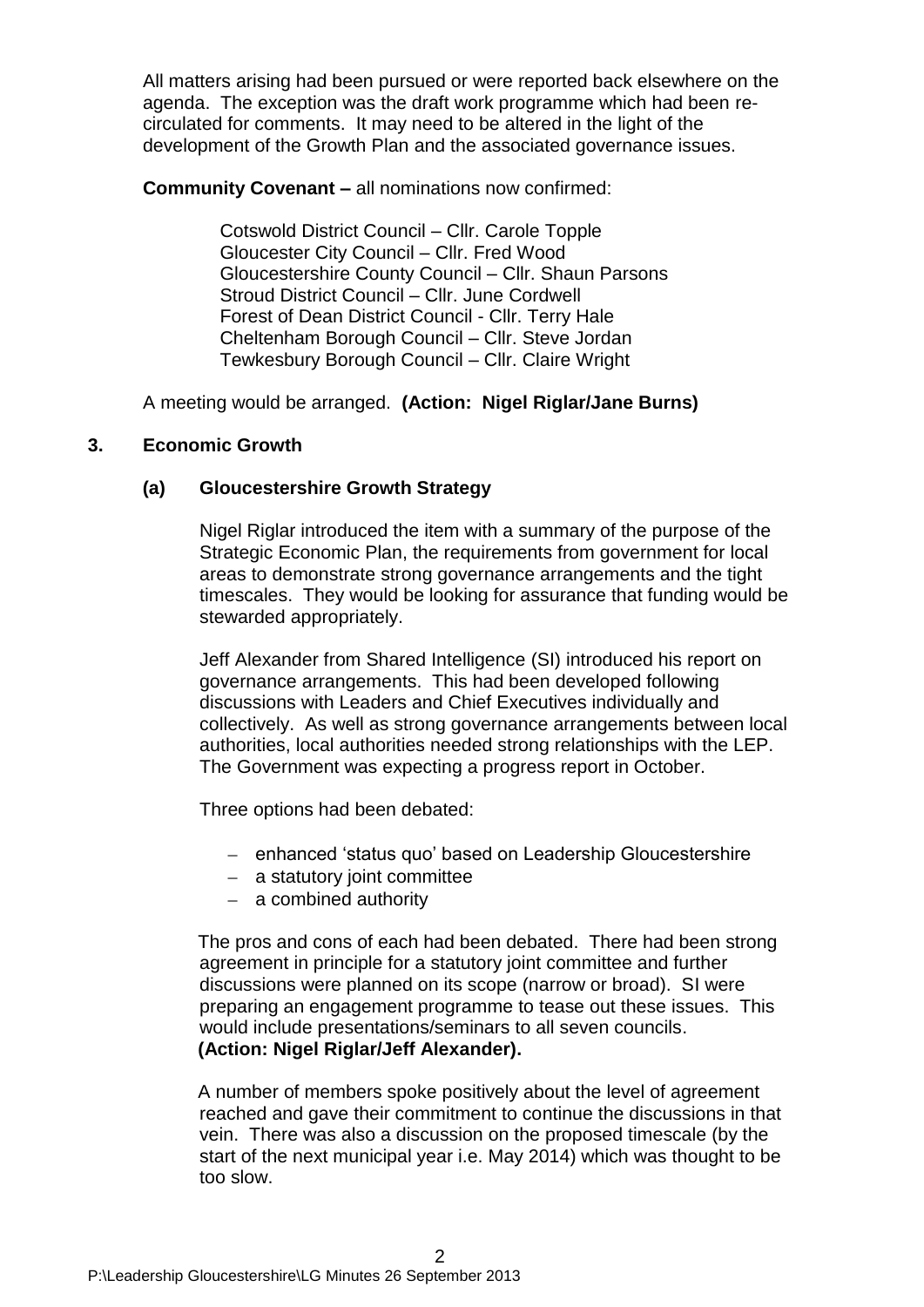Health and Police representatives were keen to be part of the discussions about growth and how best to link with the LEP. **(Action: Jeff Alexander/Mary Hutton /Martin Surl).**

Diane Savory would also be invited to share an up-date on the Growth Plan from a LEP perspective. **(Action: Diane Savory)**.

Another related issue was the role of CSPIG (see Item 5a below).

There was a meeting on 27 September which was looking at a broad range of topics – skills/promotion; infrastructure; and growth plans. An invitation had been extended to a broader audience than usual.

Some concern was expressed about the focus on physical infrastructure. This could be taken up with the chief executives. **(Action: Mike Dawson).**

It was agreed that a good draft of the Growth Plan would be available at the 28 November meeting and formal sign-off would be in December. **(Action: Nigel Riglar).**

Jeff was thanked for his up-date.

#### **Agreed recommendations**

- (1) Leadership Gloucestershire agreed in principle to support the establishment of a statutory joint committee to oversee action to secure economic growth in Gloucestershire and to provide political accountability for the management of the single local growth fund; and
- (2) Shared Intelligence should be asked to carry out future discussion with all Leadership Gloucestershire partners and prepare recommendations on the remit and membership of the proposed committee. **(Action: Jeff Alexander)**.

#### **(b) Fastershire**

Dawn Thompson, Engagement Manager for the Fastershire Programme gave a presentation on the Marketing and Communication Plan for the Fastershire broadband programme. Dawn outlined the campaigns, coverage to date and timescales. The biggest challenge is managing public expectations around roll-out.

The presentation was warmly welcomed. The Leader mentioned the publication of a critical report by the Public Accounts Committee on the national superfast broadband programme. The criticisms did not apply locally as Gloucestershire and Herefordshire had managed their own procurement. The contract covered a large area and would be delivered by 2015. There were issues around "in-fills" in the 10% of areas which could not be covered. This was a rapidly changing position. Advice was probably to wait and see as new solutions were emerging on a regular basis. Clarification was given on the postcode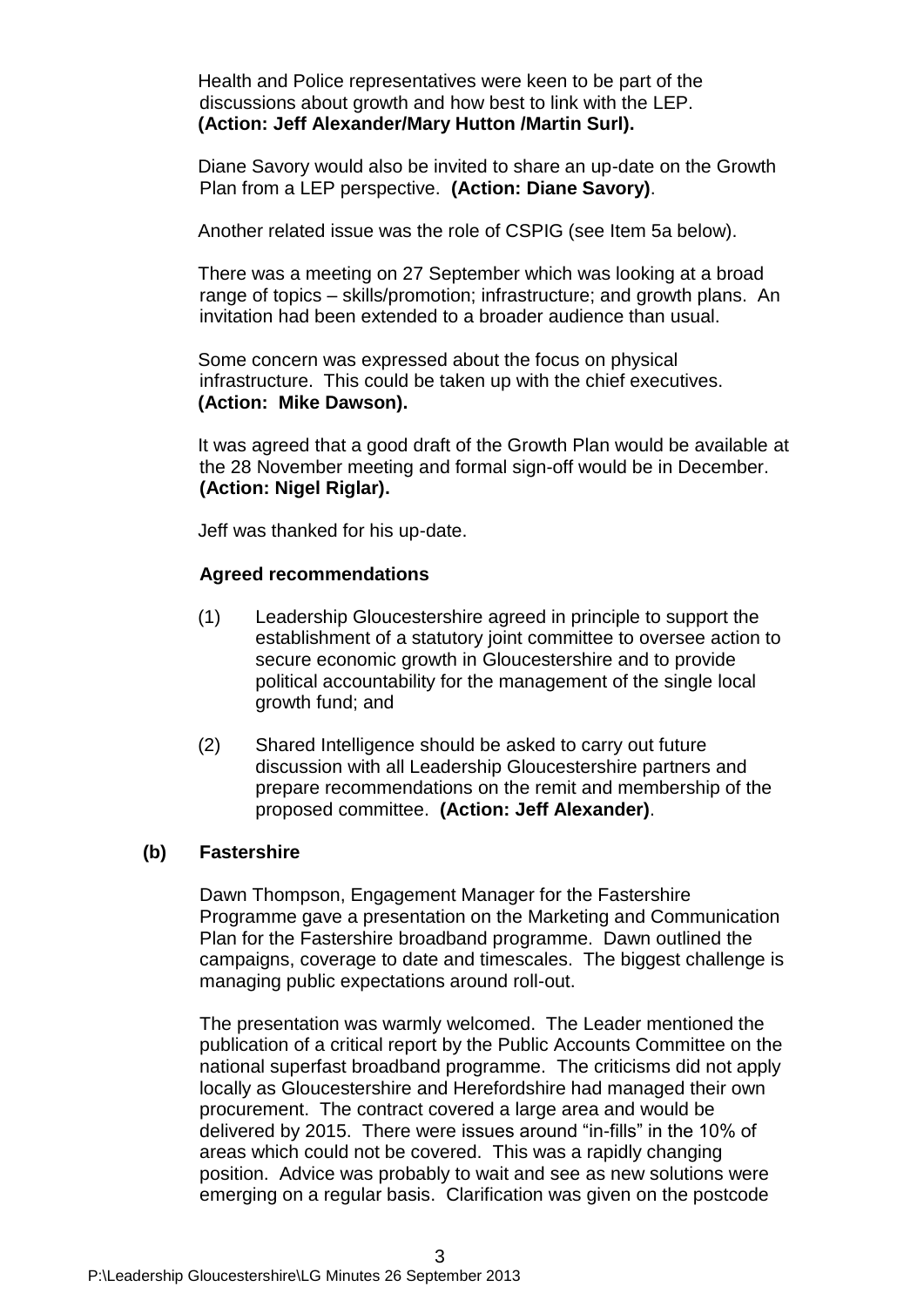checker and engaging with small businesses. Dawn was thanked for the up-date.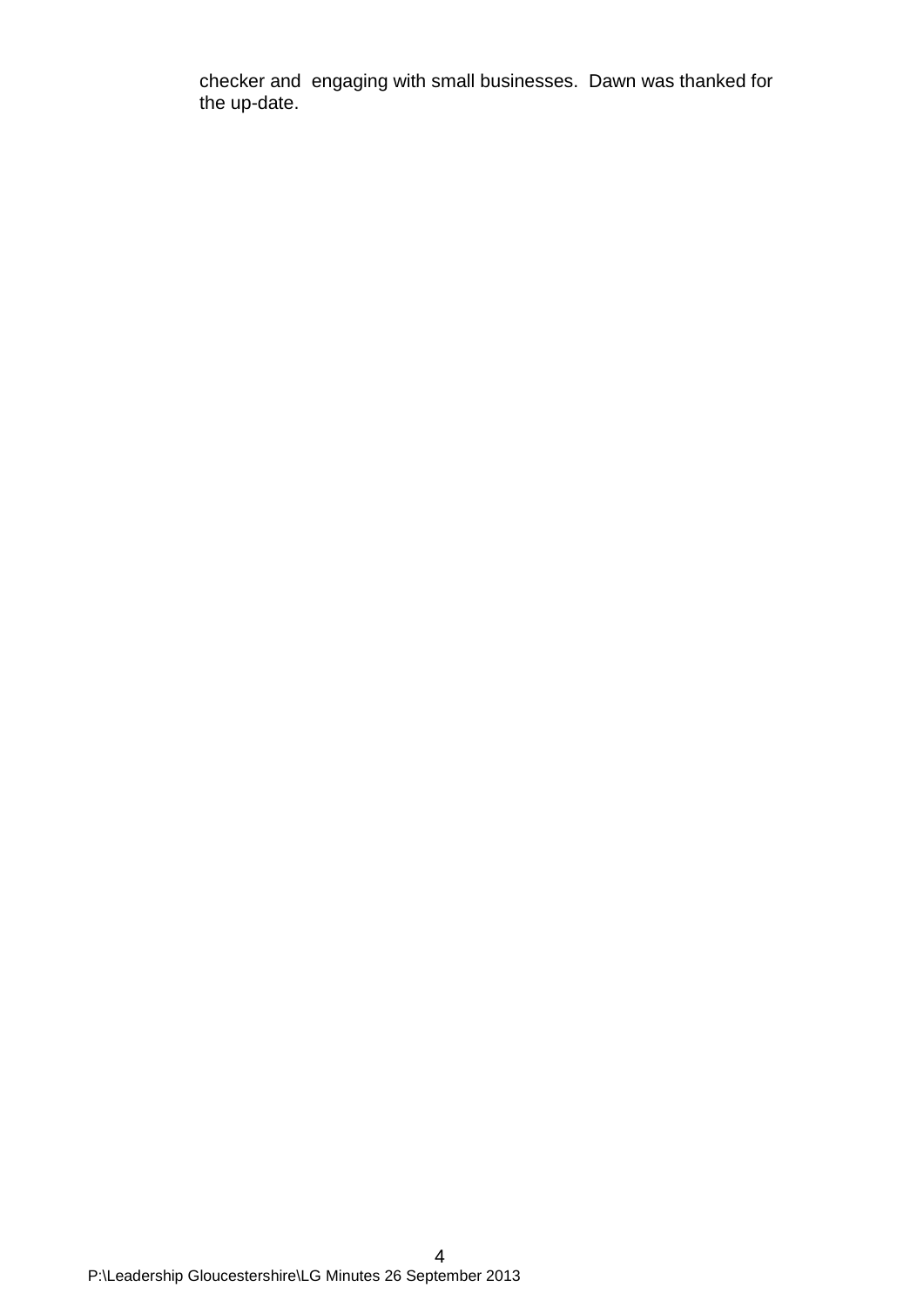# **4. Families First**

Eugene O"Kane, Programme Manager gave a presentation to up-date on progress with the Families First Programme in Gloucestershire. The model in Gloucestershire is based on intensive family intervention; key workers; commissioning services from VCS organisations; and using existing lead professionals. The programme is being overseen by the Children"s Partnership Operations Board and six district-level partnerships. Each partnership was working in a slightly different way and all were making good progress. The main challenges were around ensuring sufficient capacity to work with target numbers of families, providing quality and consistency of practice and building, sustainability through service re-design, which would be expected to deliver savings. Training was being arranged for practitioners on 10 December.

Discussions focussed on the need to accelerate progress and the importance of demand management. The implications of changes to Universal Credit and rises in the number of children coming into care needed careful consideration.

Eugene was thanked for his up-date.

# **5. Progress Reports**

#### **(a) CSPIG** – see above.

Steve Jordan reported on behalf of Paul James. The group is also looking at the potential to develop an over-arching Local Investment Plan; the duty to co-operate particularly in relation to gypsies and travellers, and highways infrastructure. In addition, a strategic housing market assessment is being drafted.

# **(b) Heath and Wellbeing Board**

Mark Hawthorne reported back on recent developments, which were summarised in a briefing paper. There would be some changes to the membership following the changes at the County Council as a result of the May 2013 elections. The Board was looking at establishing substructures. A number of strategic developments were also discussed.

#### **(c) Gloucestershire Local Transport Body** – Appointment of Chief Executive Adviser.

On 24 January 2013, Leadership Gloucestershire appointed Cllr. Paul James as the member representative on the Gloucestershire Local Transport Body (GLTB). The GLTB assurance framework. "Each of the GLTB full member organisations will have a senior lead officer, responsible for providing strategic advice and decision-making support:

- GCC Commissioning Director, Communities and Infrastructure.
- LEP Chief Executive
- Leadership Gloucestershire Chief Executive or senior officer of one of the partner organisations."